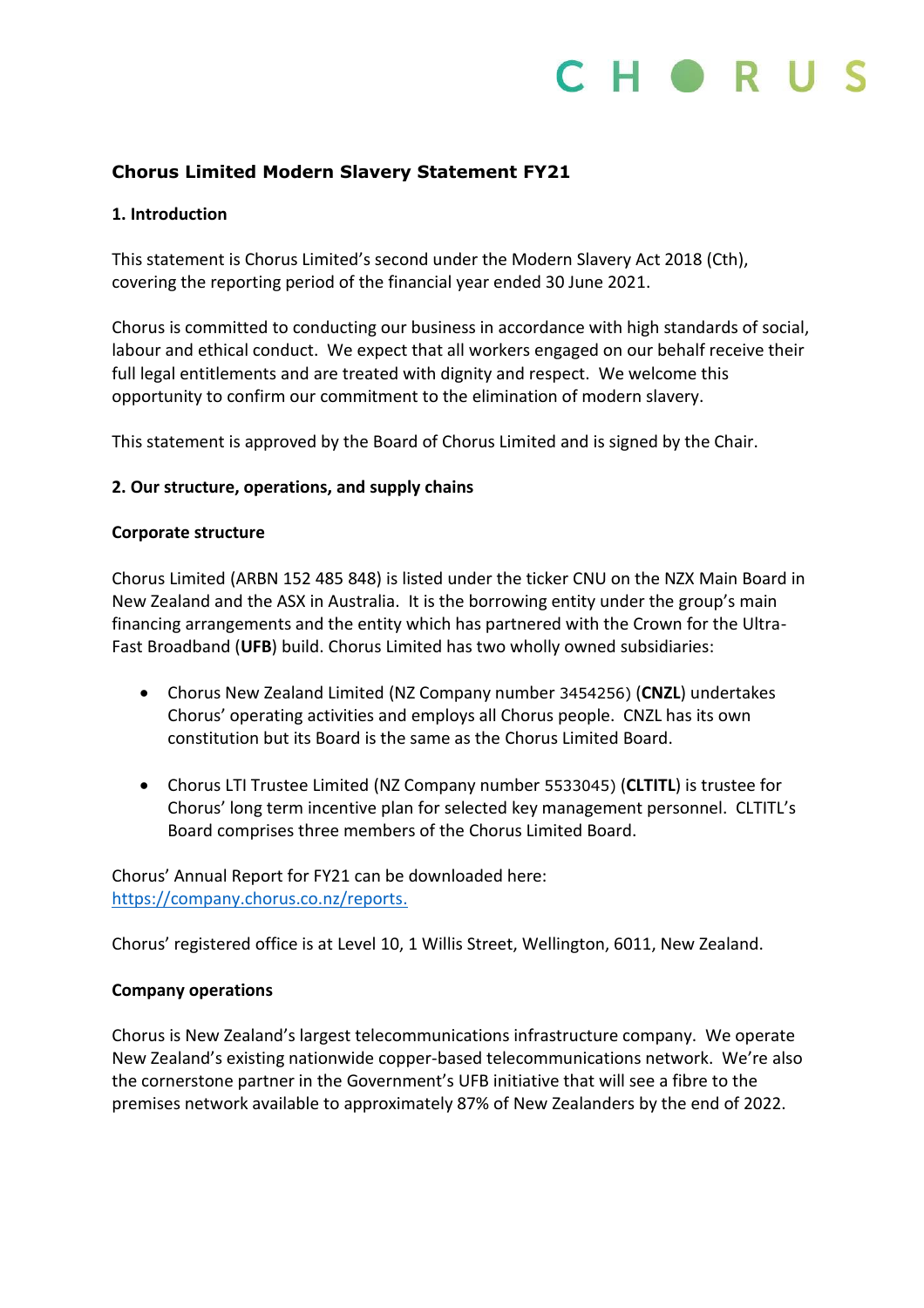## $H \bullet R$

Our operations include building, maintaining, and operating an open access telecommunications and internet network predominantly made up of local telephone exchanges, cabinets, and copper and fibre cables.

As at the end of FY21, we had approximately 820 permanent and fixed term employees and an additional 140 independent and agency contractors engaged in our core operations.

### **Supply chains**

Chorus' supply chains span around 1100 direct suppliers with approximately \$1bn procurement spend in FY21.

We procure a wide range of goods and services across a number of categories related to our business as a regulated telecommunications network provider including network equipment and material, IT hardware and software, professional services, marketing, and property and engineering services. To secure our network field workforce, we partner through long-term contracts with a small number of sophisticated contractors who engage their personnel through a mixture of direct employment and subcontracting.

Most of our direct supplier spend is in New Zealand. We source a range of goods and services internationally, mostly from countries in Europe, North America and Asia.

### **Chorus' governance framework**

Chorus' Board and management are committed to ensuring our people act ethically, with integrity and in accordance with our policies and values. Our corporate governance practices are outlined, and our key corporate governance documents, are available at [www.chorus.co.nz/governance.](http://www.chorus.co.nz/governance) Relevant policies available on that site include:

- Chorus People Code of Ethics
- Director Code of Ethics
- Health and Safety Policy
- Legal and Compliance Policy
- Managing Risk Policy
- Sustainability Policy

### **Making New Zealand better**

We take a long-term view of our network infrastructure investments and our people take pride in delivering an asset for New Zealand's ongoing social and economic betterment. The broadband networks we build and maintain are closely aligned with the infrastructurefocused elements of the United Nations Sustainable Development (**UNSD**) Goals. Our work to address the risks of modern slavery aligns with UNSD Goal 8; *Decent Work and Economic Growth*, and UNSD Target 8.7; *End Modern Slavery, Trafficking and Child Labour*. More information on our approach to sustainability is available in our Annual Report.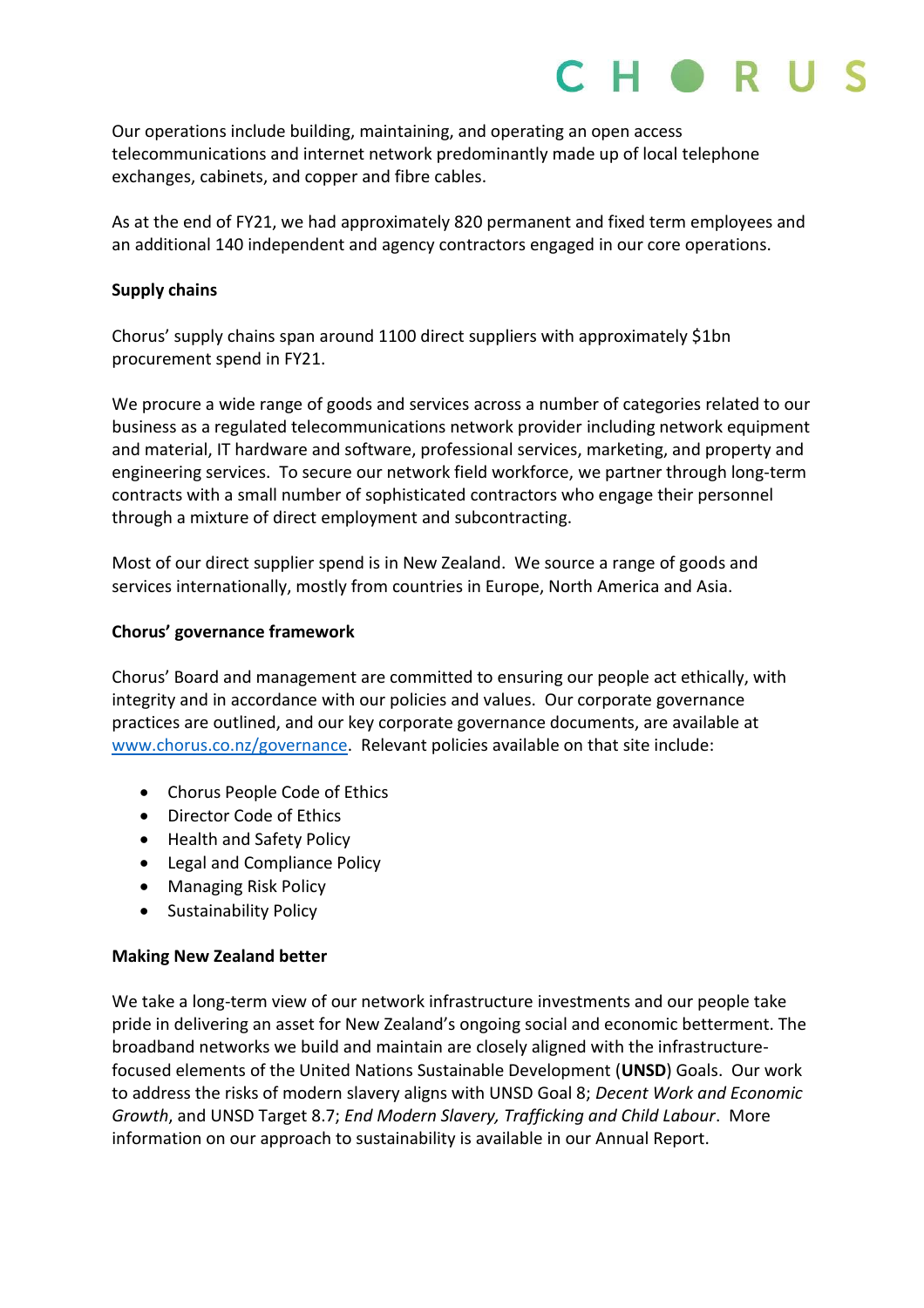

### **3. The risks of modern slavery practices in our operations and supply chains**

Chorus has analysed where it may cause, contribute to, or be directly linked to, modern slavery risks based on a review taking known risk factors into account, including risks related to: sector and industry; products and services; geographic and individual entities in our supply chain. Our findings include:

- **Cause -** There is negligible or no modern slavery risk related to our employees and independent contractors engaged in our core operations. These independent contractors are highly skilled and well remunerated.
- **Contribute -** We recognise that cost-reduction or other activities may inadvertently facilitate or incentivise modern slavery in our supply chains. We work to mitigate this risk in our contracted field work force by conducting analysis to satisfy ourselves that we are paying enough for services to allow efficient contractors to pay their workers properly. In addition, we have implemented an extensive worker welfare programme described below.
- **Directly linked -** There are risks that we are directly connected to modern slavery through the activities of entities in extended contractual supply chains. For example, in electronics manufacturing and the source materials for that manufacturing.

### **4. How we assess and address these risks, including due diligence and remediation processes**

### **Field workforce**

Chorus has implemented an extensive worker welfare programme following the identification of issues involving the mistreatment of migrant workers in our subcontracted field workforce during FY19. These issues included poor labour standard practice (e.g. poor record keeping, non-payment of holiday pay) through to a small number of more serious allegations of exploitation.

Chorus commissioned the consulting firm MartinJenkins to investigate the subcontracting model used to deliver the significant programme of work to construct our fibre to the premises network. The MartinJenkins report was released in April 2019 and is available [here.](https://www.martinjenkins.co.nz/assets/Uploads/Client/Final.Independent.Review.of.Chorus.Contracting.Model-April.2019.pdf) Chorus publicly released its Management Response to the report at the same time. The Management Response describes the approach taken by Chorus to the issues raised in the report and details specific actions and ongoing monitoring. The Management Response is available [here.](https://company.chorus.co.nz/file-download/download/public/1968)

Chorus' Board has received regular updates during FY21 on the implementation of initiatives recommended by the review. We've taken several actions, with on-going implementation and monitoring, including:

• establishing governance mechanisms overseeing a structured program of work delivered by a cross-business unit team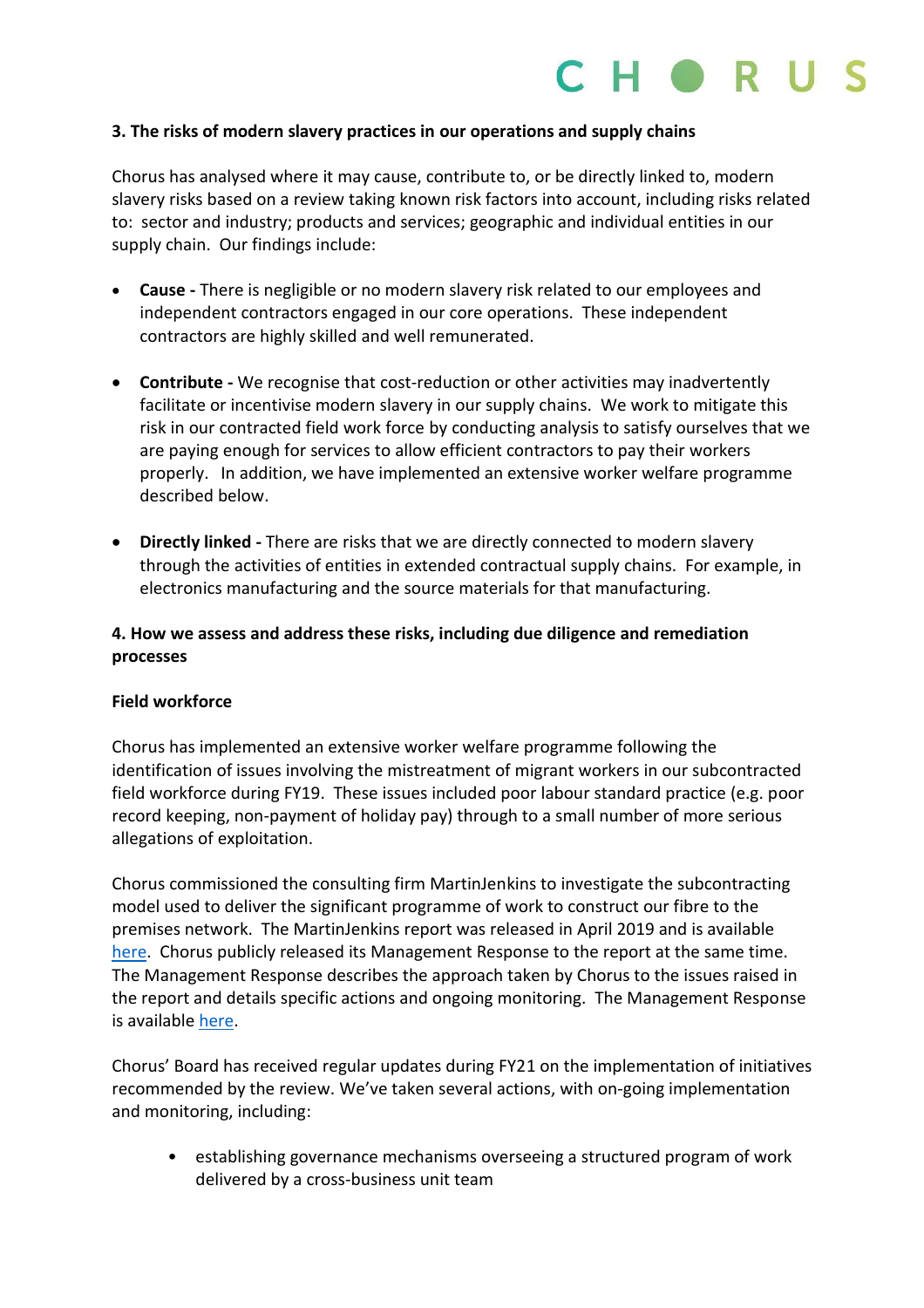- incorporating a [Supplier Code of Practice](https://company.chorus.co.nz/file-download/download/public/1972) into key supply contracts (which includes prohibiting forced, compulsory or underage labour)
- setting up a trust fund to support workers affected by discontinued contractors
- establishing a [Worker Welfare portal](https://worker-welfare.chorus.co.nz/) and independent whistle-blower process
- requiring subcontractors to complete training that ensures awareness of minimum employment standards, along with mandatory statutory declarations of compliance
- barring companies from working on our network that treat workers poorly
- training selected employees how to identify the potential mistreatment of workers, and how to escalate any cases
- negotiating amendments to our standard terms and conditions to give Chorus additional oversight and access to data that could indicate mistreatment of workers
- challenging ourselves to ensure our contracts share risk fairly with suppliers, to avoid risk being unreasonably pushed down the supply chain to workers

During this FY21 reporting period, we have continued to progress these initiatives. We have increased our engagement with our workers through field visits and meetings. When complaints are made, whether directly or via our independent whistle-blower process, they are investigated thoroughly with the aim to remediate any problems as quickly as possible.

### **Grievance mechanism outcomes**

During FY21 we received 47 complaints of mistreatment of workers. Of these 32 came direct to Chorus through our staff or the Chorus whistle blower line. The remaining 15 were made directly to our key service companies.

All the complaints were fully investigated. As a result, 3 companies work for Chorus was terminated and those companies and their directors were black-listed from any future work for Chorus. Forty-four cases were remediated, the majority for minor matters. These companies are monitored closely to ensure that no repeat of the breaches of our Supplier Code of Practice occurs.

Completion of investigations of pre FY21 complaints during the year also lead to a further 4 companies and their directors being black-listed.

Chorus has ongoing engagement with relevant government departments, including the Labour Inspectorate and Immigration New Zealand, to share information with the aim to eliminate the mistreatment of migrant workers. We have made public submissions to government proposals for legislative reforms to protect workers at risk of exploitation.

### **Case study: Tango I Te Kaupae Muri**

The Ministry of Business, Innovation end Employment (MBIE) sponsored a conference, Tango I Te Kaupae Muri, Take the Next Step, Collaborating together to end modern day slavery and worker exploitation within Aotearoa New Zealand.

Chorus was asked by MBIE to participate in a panel discussion on Chorus' worker welfare programme. Chorus presented along with the Labour Inspectorate and MartinJenkins describing the situation that led to Chorus' worker welfare programme, the steps taken by Chorus to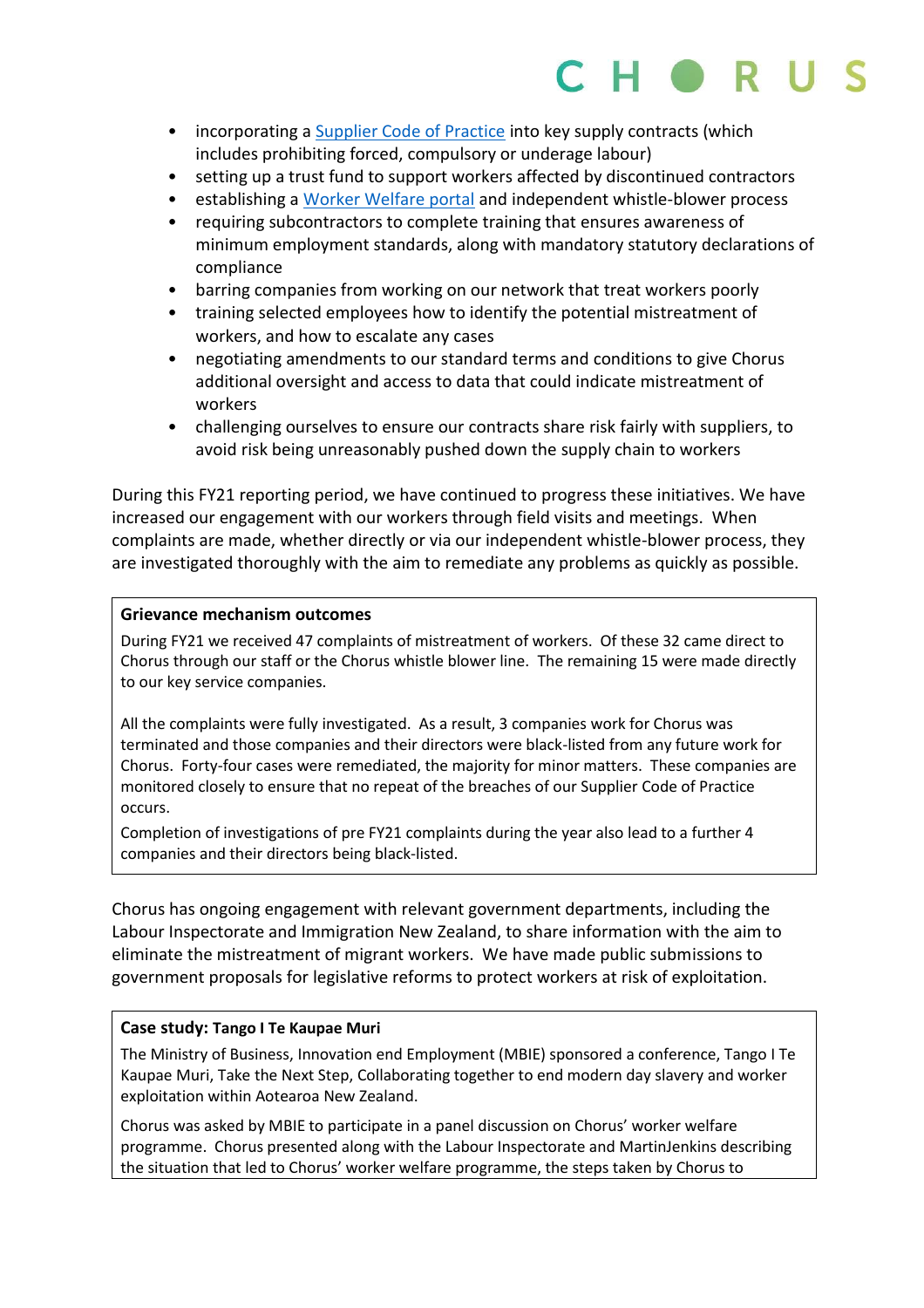eliminate or mitigate the risks of exploitation and the learnings from the programme as it has developed. The conference is reported on MBIE's website here:

https://www.employment.govt.nz/about/news-and-updates/tango-i-te-kaupae-muri-take-thenext-step-conference/

Chorus is committed to playing a leadership role in elimination of modern slavery and exploitation. Participation in events such as this are examples of that in action.

As we approach the end of the build of the fibre network, we're also concentrating on the transition that will be required in the way we operate and maintain our network assets. The volume of build and connection work has begun declining and we're working closely with our service company partners to ensure we have sustainable workforce plans. Chorus remains vigilant to the risk of worker exploitation occurring in its field workforce. Chorus does this through a communication and training programme to ensure our personnel and those in our supply chain are aware of the risks and encouraged to report any concerns they may have.

### **COVID-19**

COVID-19 has continued to have a considerable impact on our business and our people during FY21 especially through ongoing uncertainty and disrupted supply chains. The impacts are monitored by an executive steering group that prioritises the health, safety and wellbeing of our people.

### **Engagement with key suppliers**

Beyond our service company partners, we have continued to engage with key suppliers to better understand their risks and responses to modern slavery.

We believe that our suppliers share our commitment to the proper treatment of all workers and that they are taking steps to address the risks of modern slavery. Many of our suppliers report under the UK reporting regime and several are also submitting statements under the Australian Act.

We also manage modern slavery risks during the procurement lifecycle: including prequalification; robust procurement practices; strong standard terms and conditions; and an ongoing audit regime focussed on our field workforce to assess supplier performance. In FY21, we have made use of resources made available by the Australian Government, including the Procurement Toolbook available at: https://modernslaveryregister.gov.au/resources/

### **Case study: Hexatronic**

Micro-duct is an essential component for the roll out of our telecommunications network infrastructure. It's the 'pipe' that runs to individual premises that houses our fibre optic cable. We purchase the bulk of our micro duct from Hexatronic New Zealand Limited, a part of the Hexatronic Global Group headquartered in Gothenburg, Sweden.